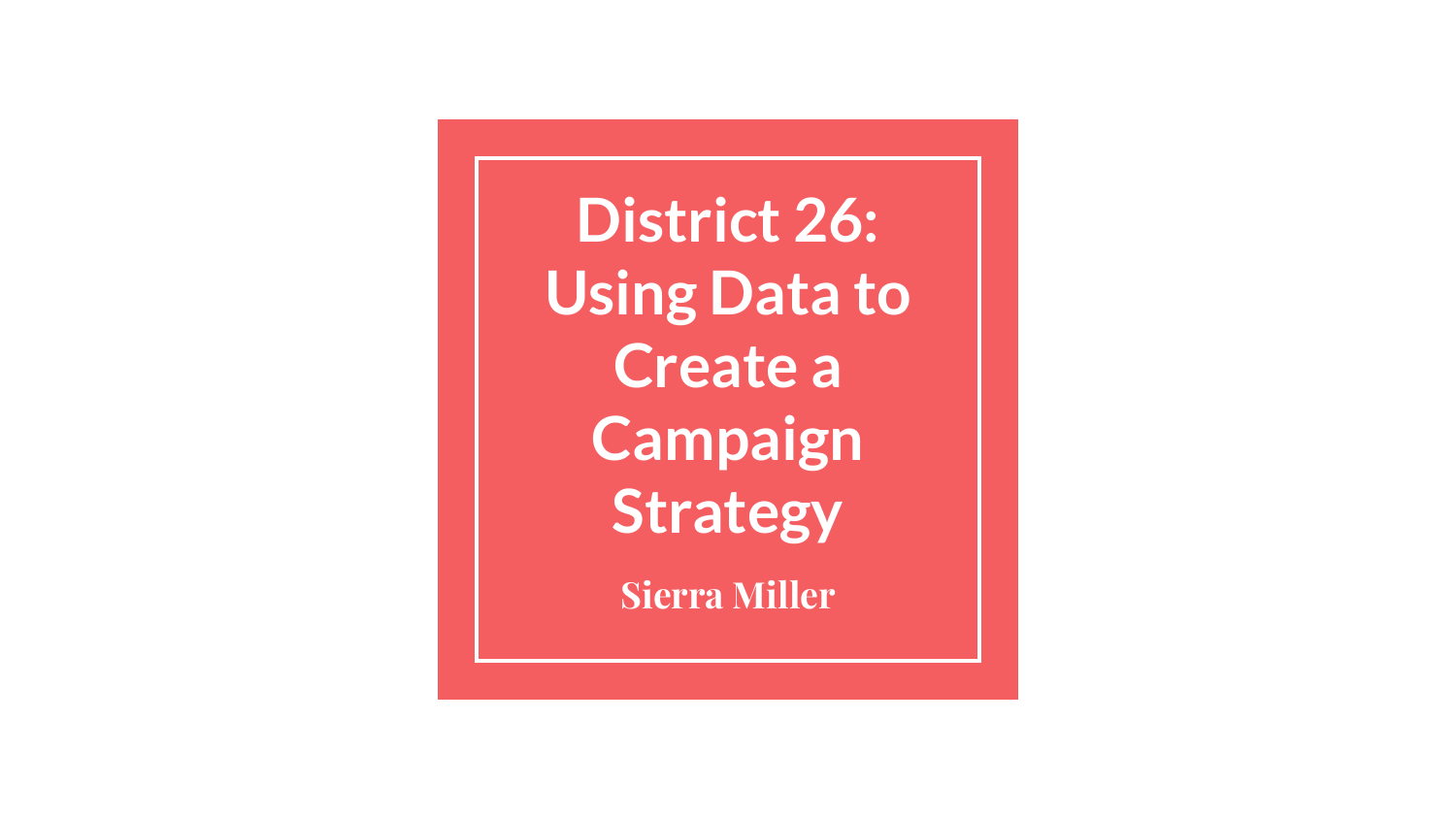# **Research Question**

How should a challenger for the 1st State Representative seat in the 26th district campaign in order to win?

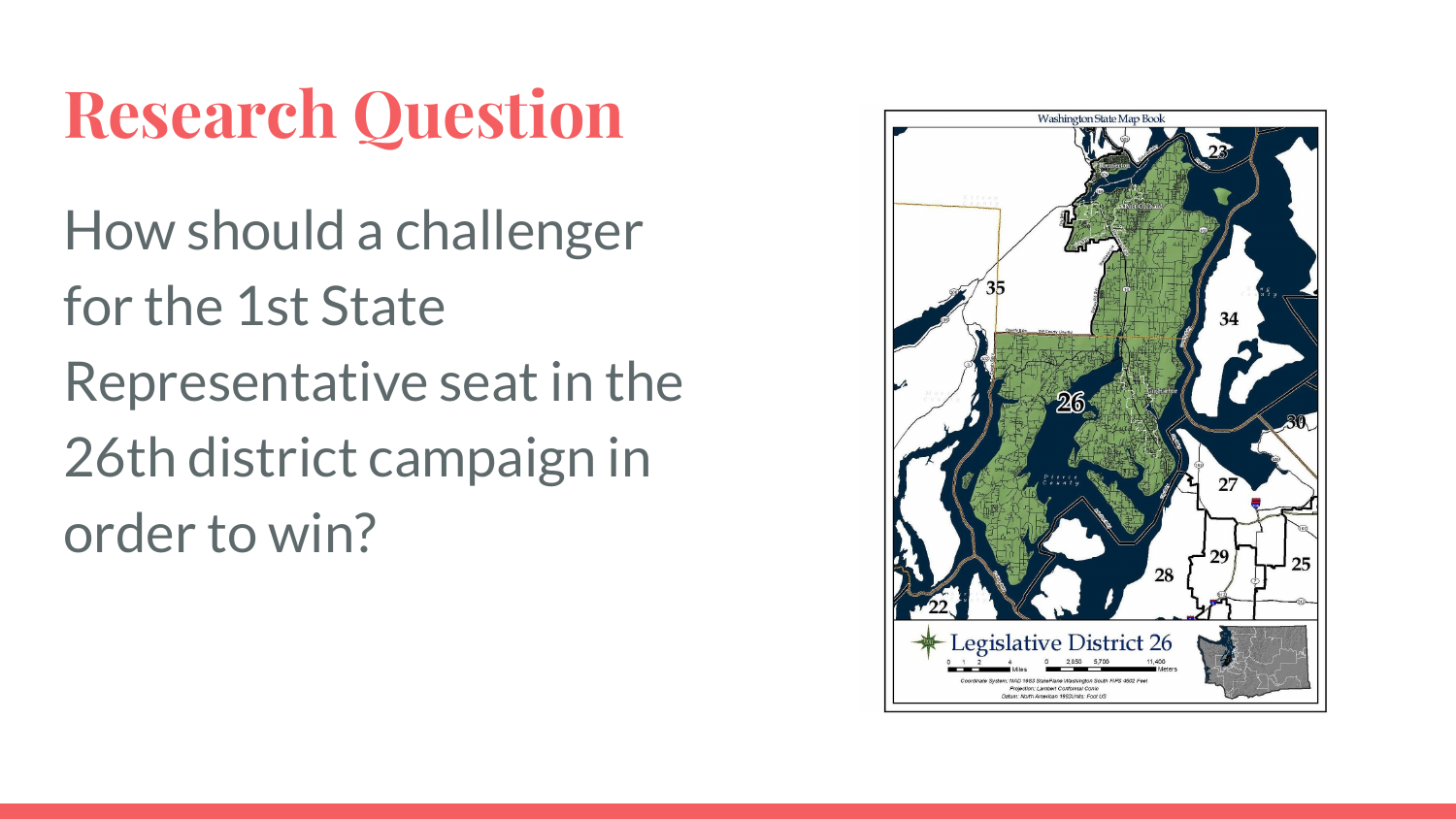## **Research and Data Collection**

Data was collected from two main sources, [results.vote.wa.gov,](https://results.vote.wa.gov/results/20161108/default.htm) and [pdc.wa.gov](https://www.pdc.wa.gov/home). Both are run and funded through the state. From the first, data on the results of the past three election cycles were collected. From the second, information on funding for elections from the past three elections were collected.

For the purpose of this project, research was done to address polarization through communication strategies.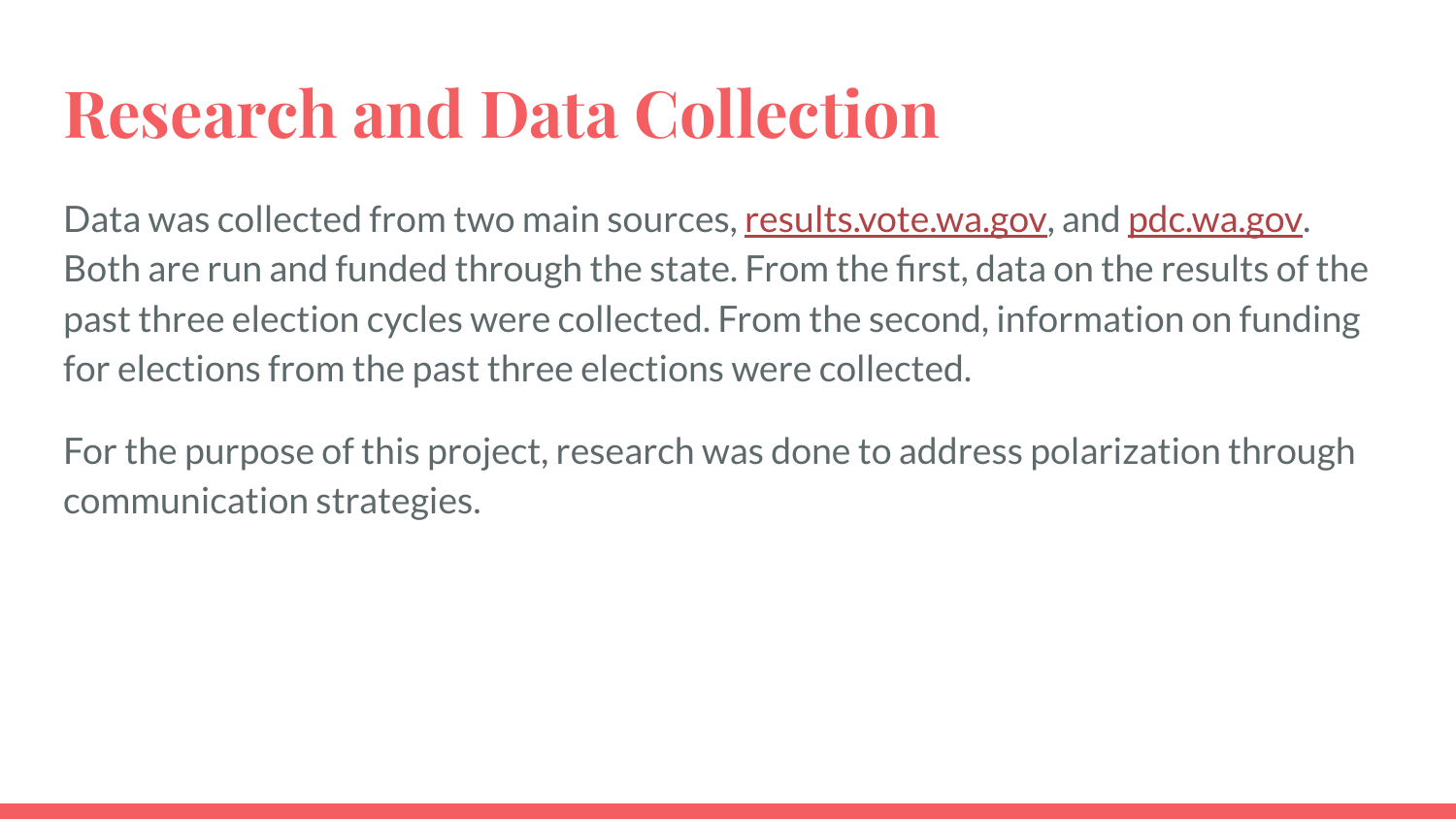

The Republican incumbent for the 1st position of the 26th district is Jesse Young, a man with a documented history of abuse towards his staff and also improper use of government funds and time.

The research makes the assumption that Jesse Young should be removed, and does not attempt to defend this assumption. Furthermore, the research was done for the purpose of assisting a democratic candidate, for 2 reasons.

- 1. Historically, Young has had no problem raising money from his party, and they have made no effort to replace him with a different Republican.
- 2. The researcher/writer is sympathetic towards the Democratic party.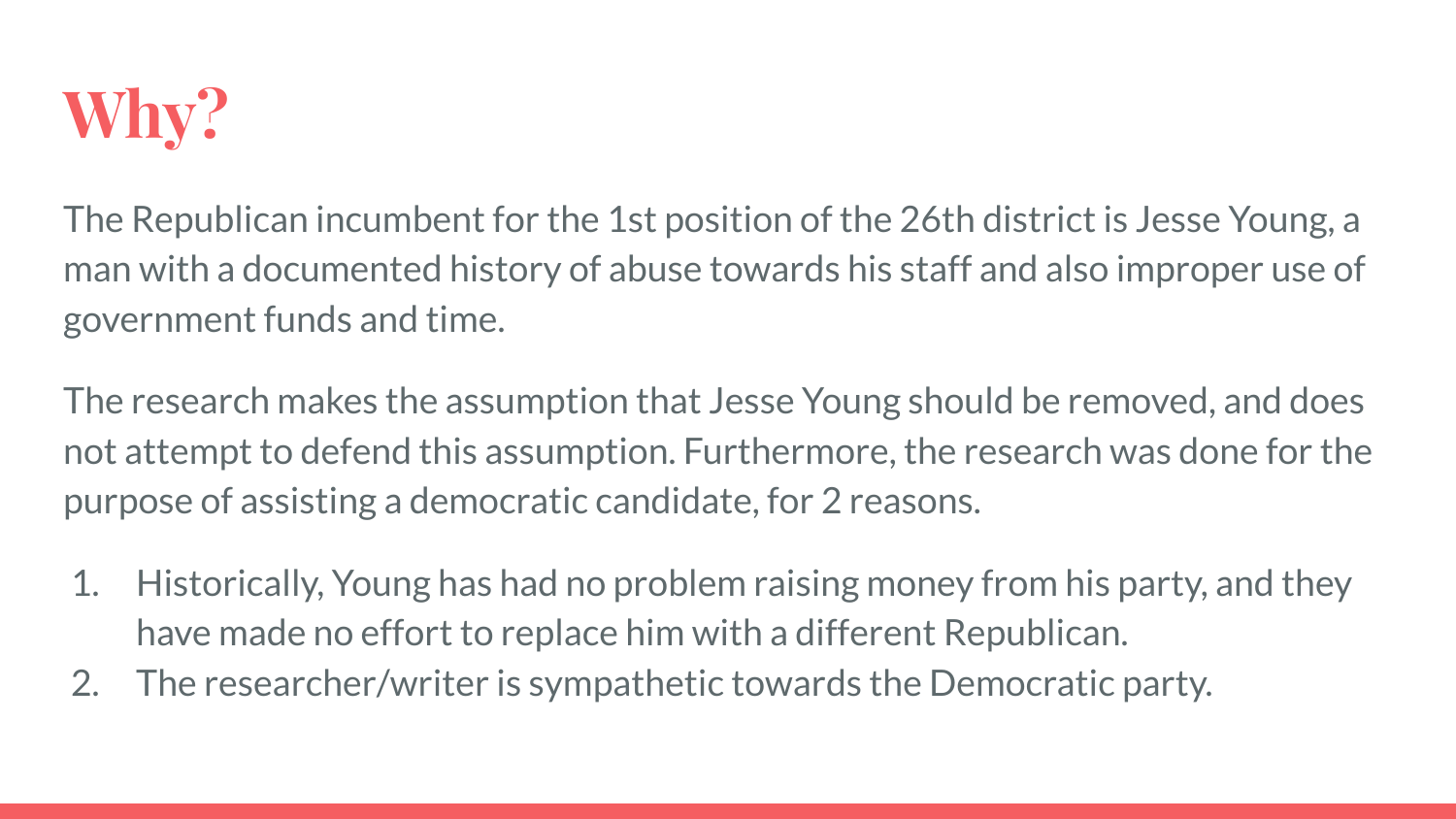# **Voting History Data**

|        | 2014      |     | 2016 |     | 2018 |           |
|--------|-----------|-----|------|-----|------|-----------|
|        | <b>NS</b> | JY  | LS   | JY  | CF   | <b>JY</b> |
| 26-301 | 98        | 128 | 180  | 119 | 133  | 161       |
| 26-302 | 428       | 431 | 509  | 460 | 489  | 485       |
| 26-303 | 368       | 405 | 592  | 473 | 529  | 510       |
| 26-304 | 440       | 445 | 650  | 577 | 363  | 318       |
| 26-305 | 393       | 450 | 655  | 554 | 498  | 439       |

The left is a small sample of the data collected, comparing the number of votes Jesse Young gained in 5 different sectors of the 26th district to his competitors across 3 election cycles. By comparing and quantifying this data I was able to identify key swing areas.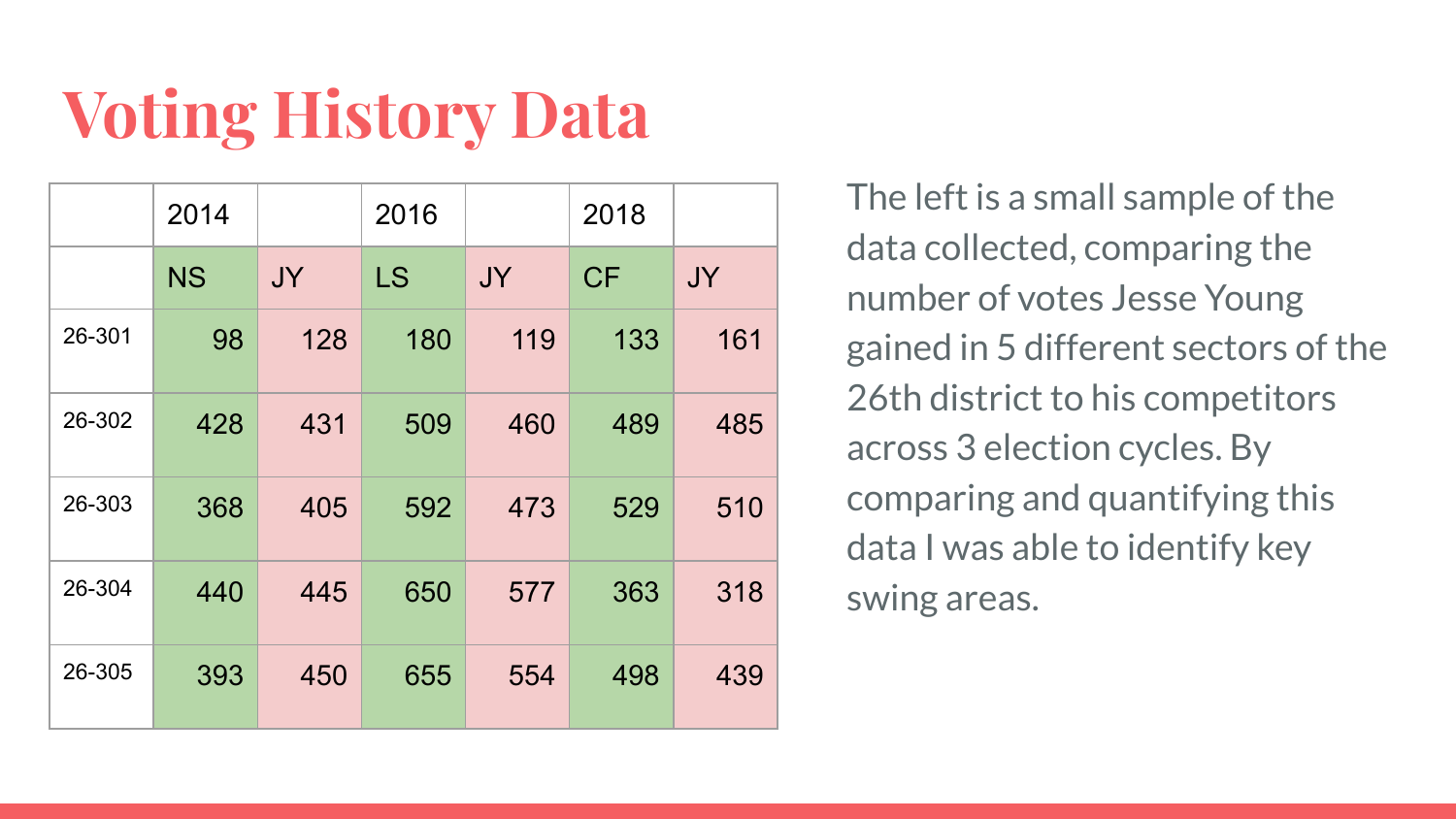## **Fundraising and Spending**

In the past three election cycles, democrats in the  $26<sup>th</sup>$  raised about \$100,000 from the party, and about \$38,000 from elsewhere.

Non-party sources of donations may be found at: teacher groups, gun responsibility groups, WHCA, BIO PAC, Justice PAC, Working Washington Union, Steel and Iron Workers Union, Printing Union, and numerous individuals.

Data from past elections can be used to understand how candidates raised money and spent it.

| <b>Budget</b>         |           |  |  |
|-----------------------|-----------|--|--|
| Mailers/Printing      | \$65,550  |  |  |
| Staff                 | \$25,000  |  |  |
| Website               | \$5,000   |  |  |
| <b>Nation Builder</b> | \$3,000   |  |  |
| Consulting            | \$11,000  |  |  |
| Phone/TV Ads          | \$23,250  |  |  |
| Events                | \$10,000  |  |  |
| Total                 | \$142,800 |  |  |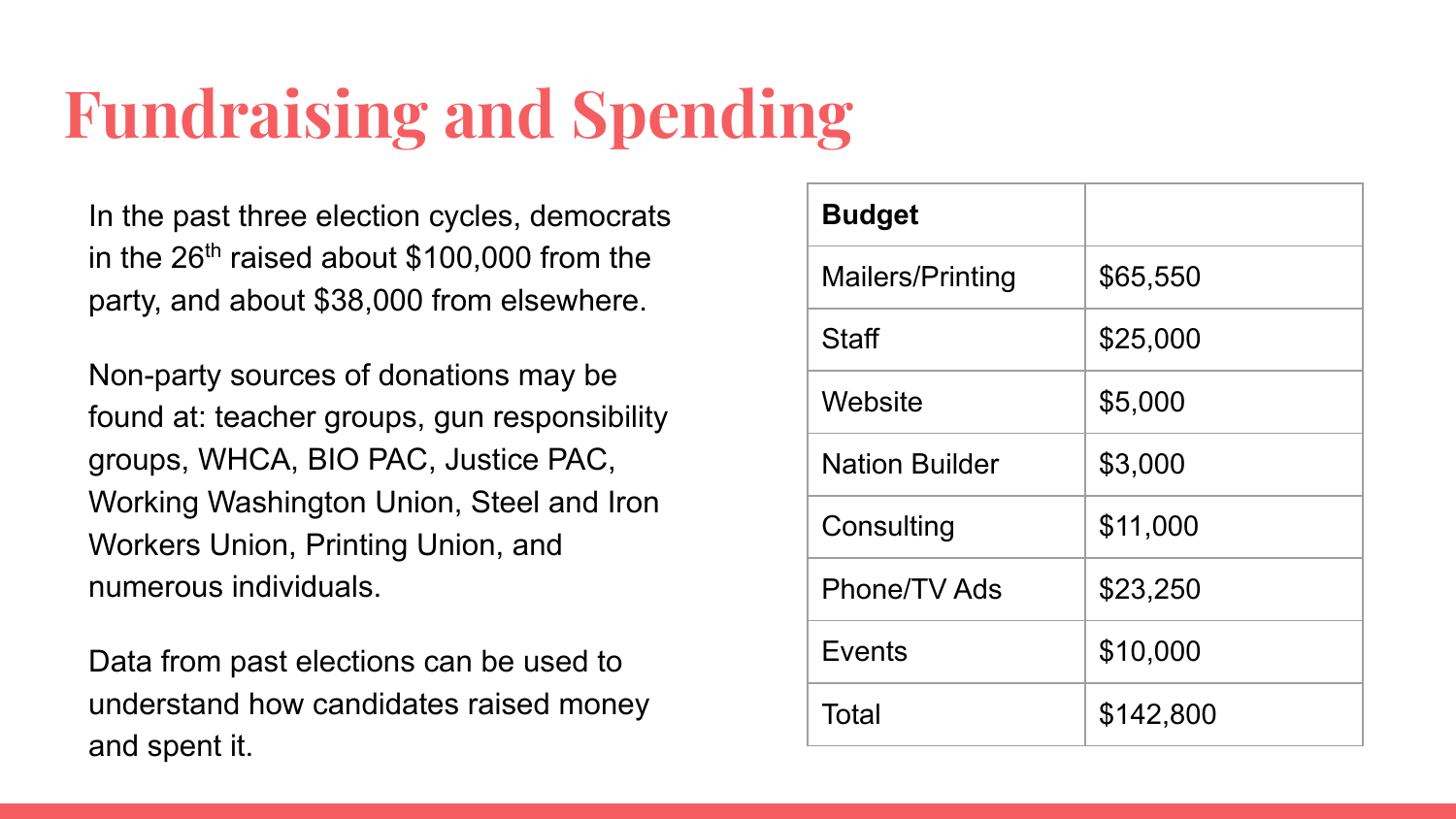#### **Issue Selection and Communication**

Taken from the voting data, 3 democratic-leaning issues that are likely to appeal to the 26th district were selected to be discussed in leaflets and while door-knocking.

- 1. Increased Funding for Schools
- 2. Social Security
- 3. Gun Responsibility

Deliberate Communication and campaigning are necessary to ensure success. Some key points that will work to breach divides are:

- 1. Common ground (left)
- 2. Motivation, not education
- 3. Listen well
- 4. KISS (Keep It Simple, Stupid)
- 5. Awareness  $\rightarrow$  Alignment  $\rightarrow$ Engagement  $\rightarrow$  Action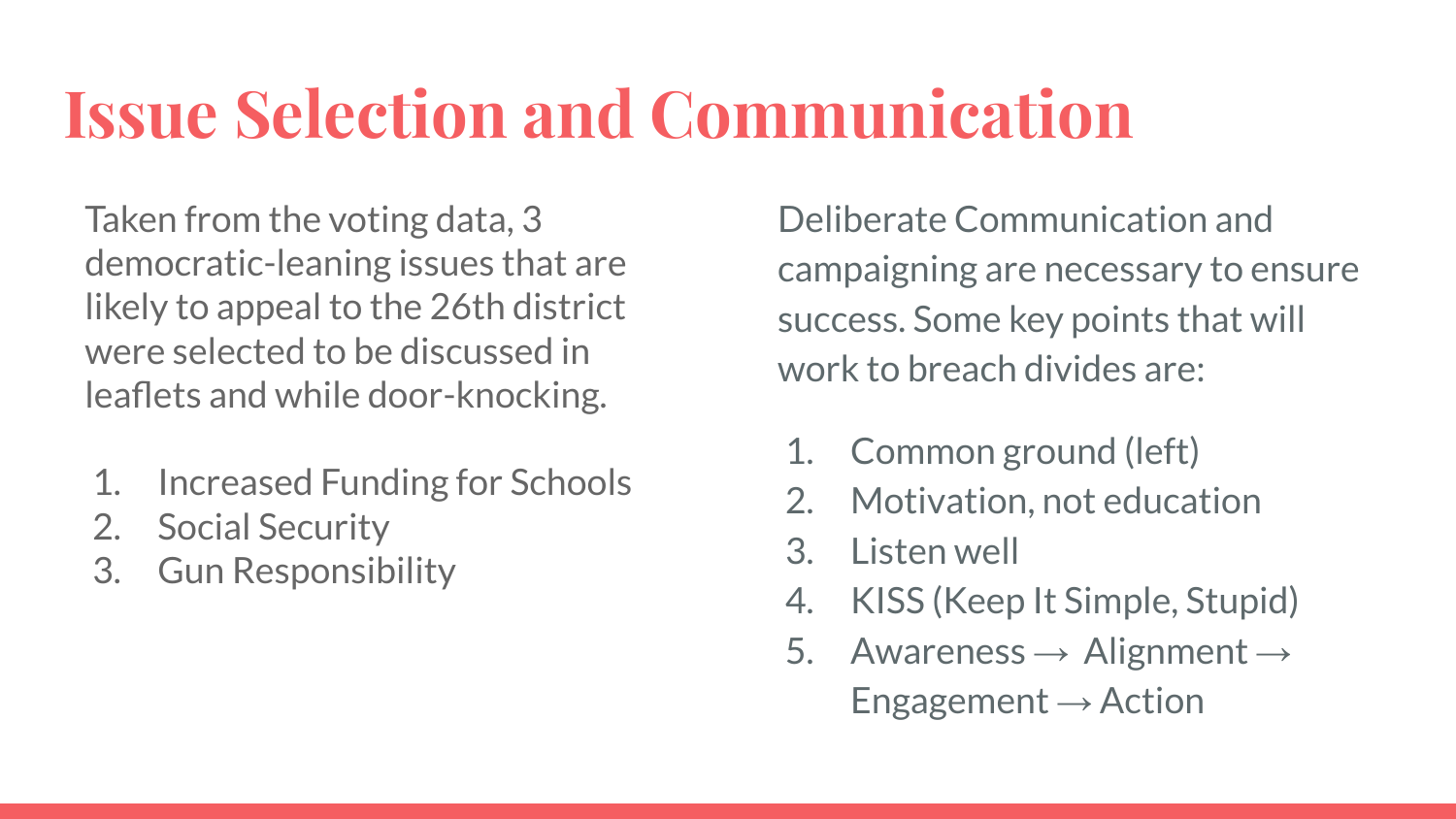## **Strategy and Conclusion**

|     | 2014 | 2018 | populat<br>ion | Points | Gain         | Votes |
|-----|------|------|----------------|--------|--------------|-------|
| 301 | 133  | 161  | 294            | 0.45   | $^{\wedge}$  |       |
| 302 | 489  | 485  | 974            | 0.50   | $^{\wedge}4$ | 389   |
| 303 | 529  | 510  | 1039           | 0.50   | $^{\wedge}4$ | 415   |
| 304 | 363  | 318  | 681            | 0.53   | $^{\wedge}0$ |       |
| 305 | 498  | 439  | 937            | 0.53   | $^{\prime}2$ | 374   |

Gold districts are identified as high priority, with a possible increase of 4 points. Silver is a mid-priority, with a possibility of 2 points gained. Bronze districts are low priority. Points gained were estimated by the population of the area, and by change in voting over time. Gold districts warrant 3 sets of mailers, silver 2 sets, and bronze 1. Gold and silver constitute door-knocking. Using this strategy, one can save money and spend time where it will be the most effective. The left is just a small sample of the total collected data.

**Conclusion**: By examining data made available through the state, a strategy that uses proper communication methods, and takes advantage of voting trends and fundraising can be formed which will beat Jesse Young in the election cycle.